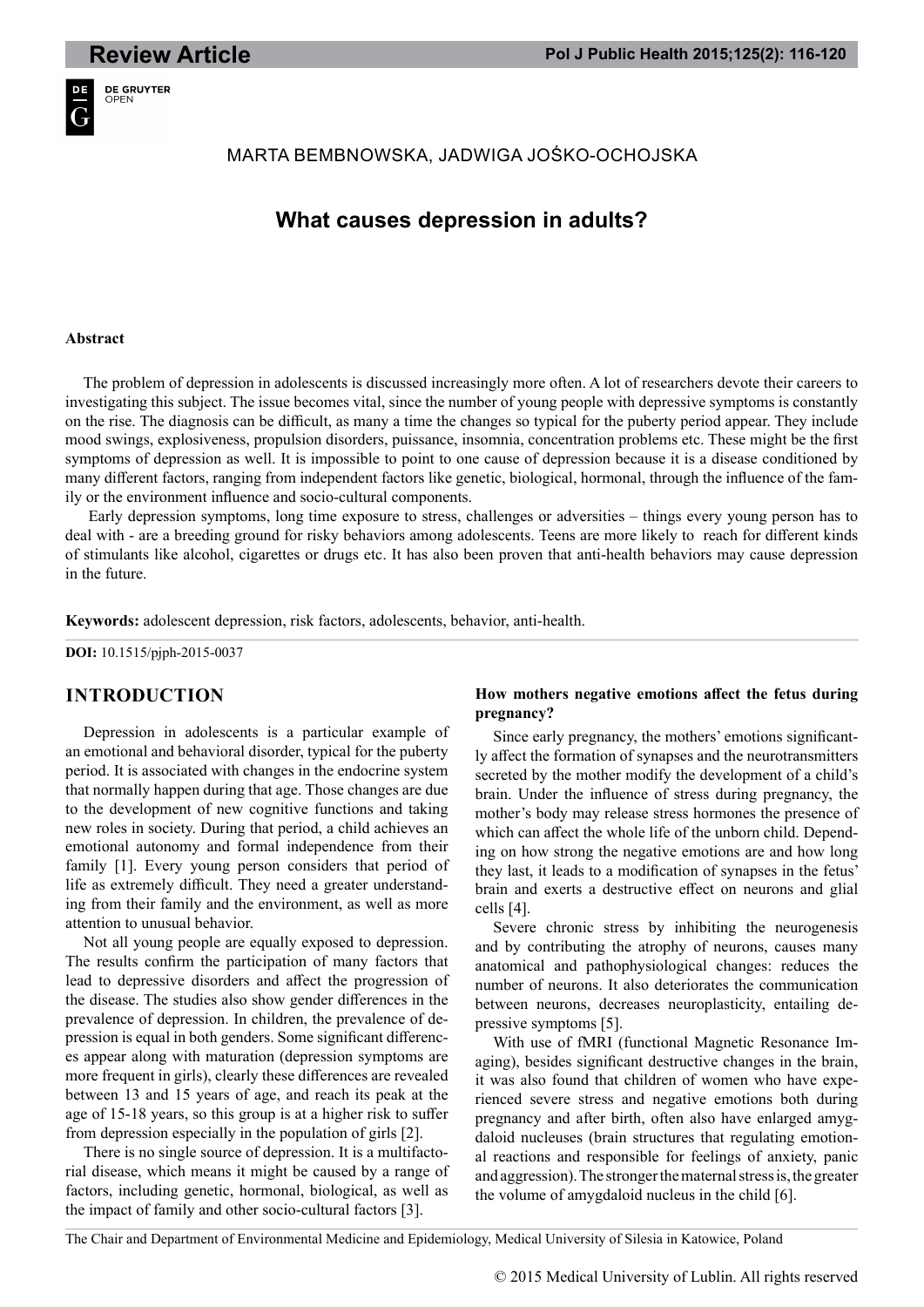The infants whose mothers suffered from depression also show a decreased activity of EEG (electroencephalography) of the left hemisphere, mainly of the left frontal lobe. The stronger the negative emotions of the mother are, the lower is the EEG activity in the child's brain [7].

It is also shown that epigenetic changes in the form of H3K14 hyperacetylation in the promoter of the gene BDNF (brain-derived neurotrophic factor) in the prefrontal cortex are responsible for emotional memory. This means that the experience of the fetal period may disappear in emotional memory for many years, sometimes for the rest of one's life and may be the cause of unexplained fears [8].

## **Genetic causes**

Scientific research proves that the mother's depression and her anxiety during pregnancy can be inherited and can cause anxiety and depressive disorders in the newborns [9].

It is estimated that the people, whose first-degree relatives suffer from depression are 1.5 to 3 times more likely to develop depression. According to some studies, depression can be associated with genes occupying a fixed position on chromosome 8, 15 and 17 [10].

The scientists also conducted studies of the nervous tissue in deceased people who had suffered from depression before death. The results have shown that depression contributes to the formation of a gene MKP-1 (mitogen-activated protein kinase phosphatase-1), which was 2 times more active in patients than in the healthy group. An increased expression of MKP-1 located in the hippocampus, as a result of stress, initiated depressive behaviors. On the other hand, chronic antidepressant treatment with normalized the expression of MKP-1. Using these results, it can be concluded that stress remains one the main factors causing depression. It increases the expression of the MPK-1 gene [11].

Recent research published in the Journal of Inherited Metabolic Disease, conducted among children with congenital disorders of glycosylation (CDG) confirm a higher incidence of social-emotional disorders, such as symptoms of depression, social withdrawal and somatic disorders in children diagnosed with CDG, compared to healthy children, children with mitochondrial disorders and other types of metabolic diseases. In more than two thirds of the children with CDG it was observed a variation in the abnormal behavior identification test -The Child Behavior Checklist (CBCL). The authors emphasize the importance of psychological screening tests among patients with disorders of glycosylation, as a group of an increased risk of developing socioemotional disorders, including depressive behavior [12].

Some studies suggest that psychosocial factors seem to predispose to the disease only in conjunction with the inherited genetic predisposition to depression, especially the interaction of polymorphisms of 5-HTT (5-hydroxytryptamine transporter), COMT (catechol-O-metyltransferase), MAO-A (monoamine oxidase A), CRHR1 (corticotropin releasing hormone receptor 1), and environmental factors. Further studies looking at the interactions of these genes with stressful factors should be conducted [13].

#### **Biological causes**

The biological reasons are associated with disorders at the level of the neurotransmission in brain including substances such as serotonin, norepinephrine, dopamine, gamma – aminobutyric acid (GABA), cerebral nerve growth factor (BDNF – brain-derived neurotrophic factor) and others [14,15].

It is assumed that the reduced production of these neurotransmitters can cause symptoms of depression, and may be responsible for the emergence of suicidal thoughts and actions.

Research studies carried out at the University of Pisa in Italy confirm that serotonin deficiency plays a significant role in the development of depression. It was also shown that kynurenine seriously affects the central nervous system by increasing the expression of the "tryptophan-kynurenine" and in this way determines the serotonin deficiency. The layout "tryptophan-kynurenine" also affects the formation of anxiety disorders, psychotic symptoms and depressive disorders. Kynurenine pathway of tryptophan metabolism leads to the formation of multiple active metabolites, which act antagonistically relative to each other. At first, the amino acid is metabolized to formylkynurenine, which is converted to the kynurenine. Two enzymes are involved in this reaction: 2,3 tryptophan dihydrooxygenase [TDO], activated by stress hormones and indoleamine 2,3 dioxygenase [IDO], activated by pro-inflammatory cytokines. The increased expression of genes producing cytokines (IFN γ, TNF-α) may determine a genetic predisposition to the formation of depression (by activation the pathway of IDO), and environmental stimuli activate the TDO path at hormonal level. It is suggested that the system "tryptophan-kynurenine" may be one of the main sites of interaction between genetic and environmental factors involved in the pathophysiology of depression [16].

#### **Social factors and lifestyle**

This can include family problems, traumatic experiences, all kinds of stress, addiction, being overwhelmed with daily duties, insomnia, etc.

#### **Influence of family**

Here, it is both the relationships between parents themselves, as well as their relation with children. There might be conflicts, divorce, alcoholism in the family, including the mental health disorders and domestic violence of a sexual or moral nature. According to an article published by Journal of the American Academy of Child & Adolescent Psychiatry in 2004, a family history of susceptibility to depression and the level of parental education has a significant impact on the occurrence of depressive symptoms among adolescents. They are at three-fold higher risk of developing depressive symptoms [17].

Some findings by Polish authors also confirm the role of pathogenic factors associated with the family system in the development of depressive symptoms among young people. It is emphasized, though, the development of depression is most likely the result of the interaction of genetic, cognitive, emotional, interpersonal factors and family environment [18].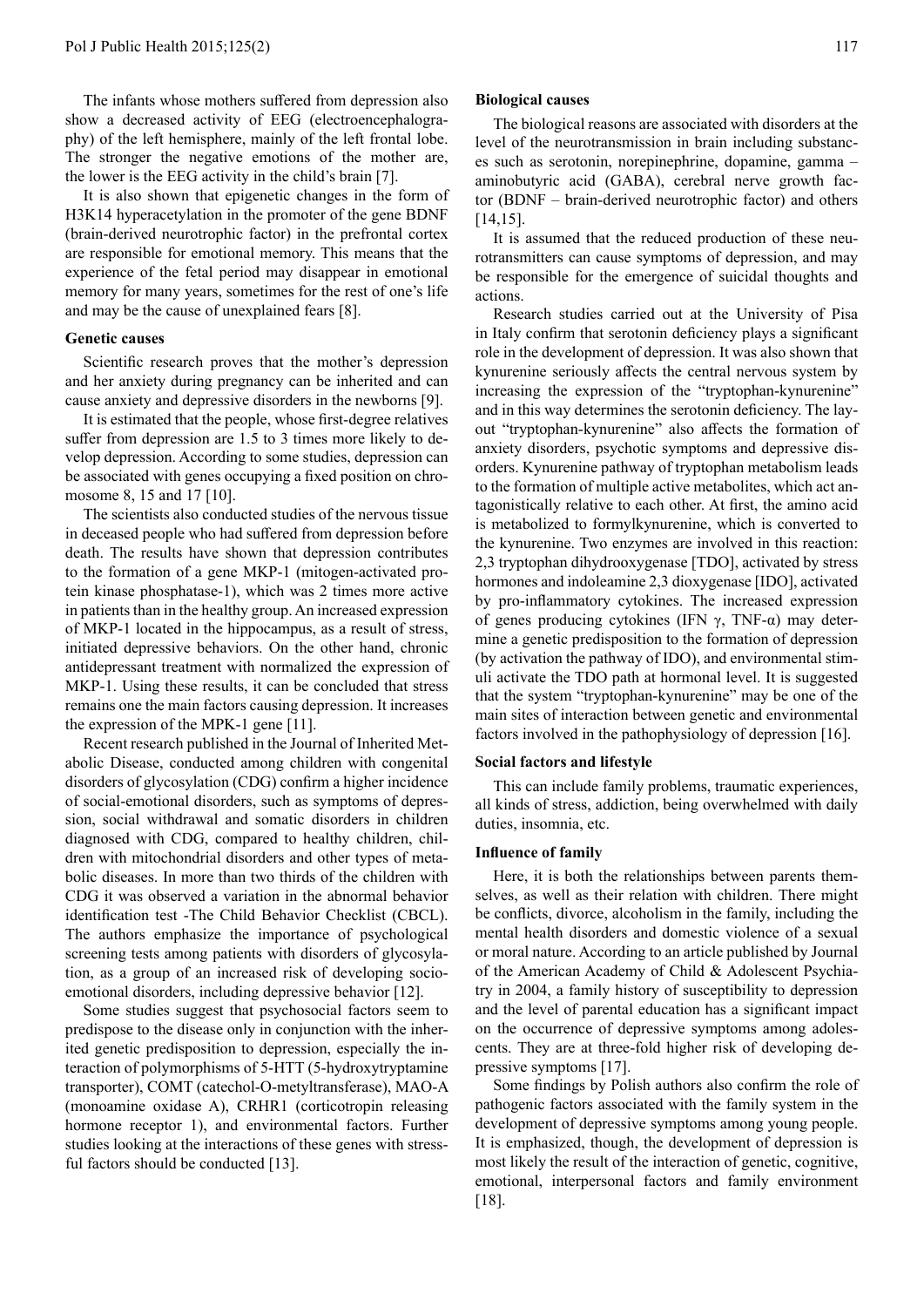There were some studies conducted in 1999 that looked at the relationship between depression among women and their potential childhood sexual abuse history. The results confirmed that sexual abuse in childhood is associated with the occurrence of depression in later life for both women and men. There is some evidence suggesting that early stressors result in distant as a dysfunction of the hypothalamic-pituitary-adrenal axis, which is also observed among patients with depression. Furthermore, this type of disorders finally leads to other, varying responses to stress stimuli in adulthood. Moreover, it seems that women are more susceptible to this kind of stress-induced hormonal disturbances which may be linked with a greater number of depression episodes among women. This study showed that sexual abuse in childhood is an important early factor that may predispose to depression later age by dysregulations in the hypothalamic-pituitary-adrenal axis [19].

Some Dutch studies investigating the relationship between childhood abuse and the onset of depression in later life, clearly indicate a strong relationship, even if first depressive symptoms are at a later age (over 60 years). The study was conducted among 378 people with symptoms of depression, and 132 individuals without depression, aged 60-93. The term "use" meant mental abuse, physical, sexual abuse and emotional neglect. Examples of 53% among studied patients with depressive symptoms have confirmed the episode of abuse in childhood, as opposed to 16% of people without depression. The emergence of depression was mainly related to the physical abuse and the least on sexual harassment, but the incident of child abuse affects the depression, both in the early, middle and late ages. Later in life, the total number of chronic diseases among patients abused in childhood is expected to increase [20].

According to the hypothesis of Hammen (1991), people with depression and with tendency to develop depression are likely to experience negative life events caused by their own behavior. The results of American studies studies suggest that negative cognitive patterns, especially among patients with a history of childhood emotional abuse episode may trigger the occurrence of negative life events, and thus potentially may increase the risk of depression [21].

There is some further data elicited by University of Toulouse researchers through studies performed among the population of sub-Saharan Africa. These studies describe the relationship between trauma episodes in childhood and major depressive and personality disorders in adulthood. The studies involved 181 patients (90 with symptoms of depression, and 90 with no psychiatric history). People with depression reported more episodes of emotional, sexual and physical abuse and neglect in childhood. The results confirmed that the emotional and sexual abuse in childhood is associated with symptoms of depression and personality disorders in later age [22].

## **The school environment**

An increasing level of stress associated with school, education, competition among the students, and the expectations bar set too high by teachers and parents is being observed. In 2005, a number of studies was conducted in Norway, where students aged 12-15 years were researched upon in order to establish the correlation between the influence of the school environment and depressive disorders.

The results confirmed the correlation between the occurrence of school stress, well-being in the classroom, relationships with teachers, the school grades and of symptoms of depression, especially among girls [23]. It was also proved that more than two times oftener depressive symptoms affect young people playing the role of the offender and as well the victim in the phenomenon of moral harassment at school [24].

### **Sociocultural factors**

Factors such as education, religion, value systems, social conditions, behavioral patterns also play a significant role in the development of depression.

The importance of these factors is confirmed by studies conducted in South Africa and Mauritius, in an environment of low socio-economic standard in the group of girls aged between 14 and 17 years of age. These studies have confirmed the existence of self-destructive thoughts in almost  $\frac{1}{4}$ of the respondents, and the attempt of self-harm respectively in 16.7% and 14.6% of girls. More than 30% of the studied had depressed mood and felt sad for over the past five years, while more than half of Mauritanian girls and 32.1% of African girls were unable to cope with their problems, and a large part of them did not know where to turn for help [25].

## **Other factors**

Changing the place of residence, school, as well as the sense of hopelessness and meaninglessness of life are also predisposing factors for developing depression. Also, this rings true for other issues related to sexuality, somatic disorders, trauma.

It has been proven that more than two-fold higher depressive symptoms affect young people implicated in bullying, both in the concept of the perpetrator and the victim. The consumption of psychoactive substances by adolescents seems to be also a significant problem [26].

Depressive disorders, the mental and emotional instability are associated with all sorts of attempts to escape from reality and the daily hardships, which contributes to the stress exponent, loss of energy, psychomotor slowing, changes in biological rhythms, appetite, immune, and use by the youth stimulants such as cigarettes, drugs, increasingly fashionable boosters and alcohol. The frequency of using these substances by adolescents is increasing with each passing year. Despite a great number of health-related programs and prevention, young people are not sufficiently aware of the dangers and they even do not realize how it can influence their future.

Recent research conducted in Taiwan among young people with varying degrees of depression, confirm that adolescence with severe depression more often benefit from stimulants such as cigarettes, alcohol, drugs or sedatives and hypnotics than those from the healthy group. Similar patterns are observed in young people with mild symptoms of depression, who comparing to the healthy population, more often reach for this type of drugs. There was impact of gender and age on the level of the disorder and the use of the substance [27].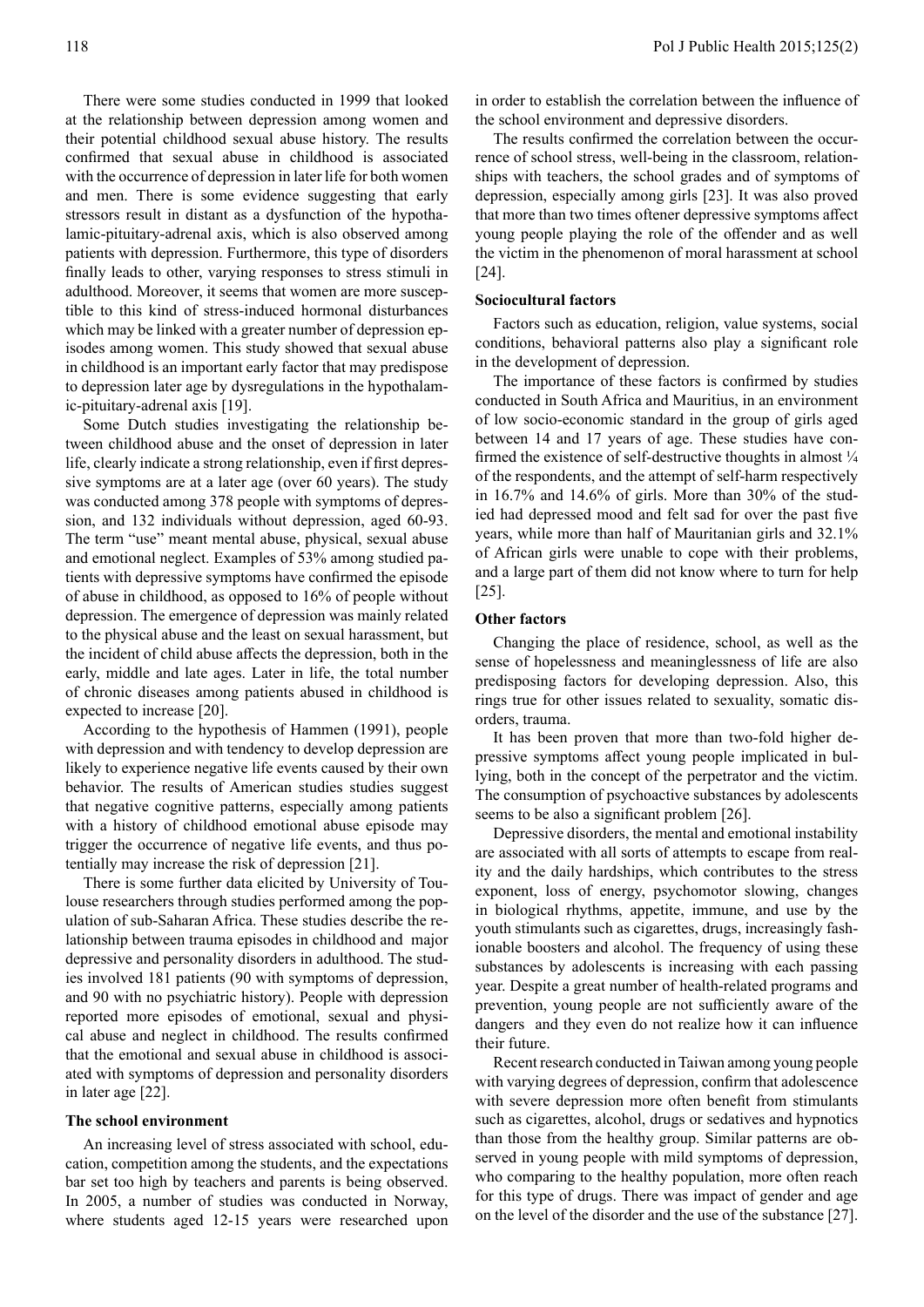The results of the studies conducted at the University of Washington among seven-years old children show that there is a relationship between antisocial behavior among girls and anxiety disorders among both sexes and the incidence of depression in adolescence. However, the early symptoms of depression among a group in early childhood do not necessarily cause the development of adolescent depression in the future [28].

The scientists from Canada, using some previous research show that alcohol consumption, even in small quantities, may increase the risk of occurrence the severe depression and suicidal tendencies [29].

Similar results were presented in 2012 by the Journal of Studies on Alcohol and Drugs. The authors confirmed that depression is a significant risk exponent of alcohol use in early age [30].

A nearing effect on the development of depression is attributed to smoking addiction. The study results presented in 2008 by the British Journal of Psychiatry confirm the effect of smoking on the development of depressive disorders in women environment. A higher incidence of depression was found among smoking women than among non-smokers [31].

According to data acquired by researchers from the University of Navarra in Spain, people addicted to smoking are 41% more likely to develop depressive disorders than nonsmokers. In addition, patients who stopped smoking and do not smoke cigarettes for more than 10 years, are at a lower risk of occurrence depressive symptoms than those who never smoked [32].

There are also studies dedicated to the impact of all kinds of chemicals, including medication and drugs, on the appearance of depressive disorders. The latest American results show that prenatal exposure to chemical substances (drugs/ narcotics) affects the adolescence and is characterized by disturbances in the emotional sphere, the emergence of symptoms of anxiety, depression in childhood, what may potentially increase the risk of violent behaviors among young contemporaries. The authors showed that young people who were prenatally exposed to toxic substances, more often are more likely to behave aggressively, be anxious or depressed than the group not exposed to these factors [33].

The lifestyle appears to be another problem. Due to the fact that more and more people live a sedentary life, they are more likely to experience mood swings, have low opinion of themselves and it deteriorates their already low self-esteem [34].

Behavioral changes, mood swings, anxiety, physical activity and appetite disorders, stress, drug or alcohol addiction decreased organism's immunity [35] – all of this is inseparably linked with depression. Furthermore, the risks described above also affect antihealthy behaviors, worsening the symptoms of depression. Young people with symptoms of depression, addicted to all type of drugs and involved in risky behaviors, are somehow caught in a "trap", from where is no escape without any professional help.

#### **REFERENCES**

- 1. Bomba J, Orwid M. Zaburzenia zdrowia psychicznego w okresie młodzieńczym. Postępowanie, profilaktyka, błędy w postępowaniu. Med Młodzieżowa; 2006. [http://www.kpdim.cm-uj.krakow.pl/1.pdf]
- 2. Hankin BL, Abramson LY, Moffitt TE, et al. Development of depression from preadolescence to young adulthood: emerging gender differences in a 10-year longitudinal study. J Abnorm Psychol. 1998;107(1):128-40.
- 3. Nemade R, Reiss N, Dombeck M. Biology of Depression-Neurotransmitters. Mental Help. [https://www.mentalhelp.net/articles/biology-ofdepression-neurotransmitters]
- 4. Jośko-Ochojska J. Lęk nieodłączny towarzysz człowieka od poczęcia aż do śmierci. Katowice: Śląski Uniwersytet Medyczny w Katowicach; 2013.
- 5. Jośko-Ochojska J. Wpływ dramatycznych przeżyć i lęków matki ciężarnej na losy jej dziecka. Lęk – nieodłączny towarzysz człowieka od poczęcia aż do śmierci. Katowice: Śląski Uniwersytet Medyczny w Katowicach; 2013.
- 6. Lupien S, Parent S, Evans A, et al. Larger amygdala but no change in hippocampal volume in 10-year-old children exposed to maternal depressive symptomatology since birth. PNAS. 2011;108(34):14324-9.
- 7. Bruder G, Tenke C, Warner V, at al. Electroencephalographic measures of regional hemispheric activity in offspring at risk for depressive disorders. Biol Psychiatry. 2005;57:328-35.
- 8. Bredy T, Wu H, Crego C, et al. Histone modifications around individual BDNF gene promoters in prefrontal cortex are associated with extinction of conditioned fear. Learn Mem. 2007;14:268-76.
- 9. Weissman M, Pilowsky D, Wickramaratne P, et al. Remissions in maternal depression and child psychopathology: A STAR\*D-child report. JAMA. 2006;295(12):1389-98.
- 10. Holmans P, Weissman M, Zubenko G, et al. Genetics of recurrent earlyonset major depression (GenRED): final genome scan report. Am J Psychiatry. 2007;164(2):248-58.
- 11. Duric V, Banasr M, Licznerski P, et al. A negative regulator of MAP kinase causes depressive behavior. Nat Med. 2010;16(11):1328-32.
- 12. Van de Loo K, van Dongen L, Mohamed M, et al. Socio-emotional problems in Children with CDG. JIMD Rep. 2013;11:139-48.
- 13. Wurtman R. Genes, stress and depression. Metab. 2005;54:16-9.
- 14. Masi G, Brovedani P. The hippocampus, neurotrophic factors and depression: possible implications for the pharmacotherapy of depression. CNS Drugs. 2011;1(25):913-31.
- 15. Hettema J, An S, Neale M, et al. Association between glutamic acid decarboxylase genes and anxiety disorders, major depression, and neuroticism. Mol Psychiatry. 2006;11(8):752-62.
- 16. Marazziti D, Baroni S, Picchetti M, et al. New developments on the serotonin hypothesis of depression: shunt of tryptophan. Riv Psichiatr. 2013;48(1):23-34.
- 17. Eley TC, Lian H, Plomin R, et al. Parental Familial Vulnerability, Family Environment, and Their Interactions as Predictors of Depressive Symptoms in Adolescents. J Am Acad Child Adolesc Psychiatry. 2004;43(3):298-306.
- 18. Greszta E. Family environment risk factors of depression in adolescence. Psychiatr Pol. 2006;40(4):719-30.
- 19. Weiss E, Longhurst J, Mazure C. Childhood sexual abuse as a risk factor for depression in women: psychosocial and neurobiological correlates Am J Psychiatry. 1999;156(6):816-28.
- 20. Comijs H, van Exel E, van der Mast R, et al. Childhood abuse in late-life depression. J Affect Disord. 2013;147(1-3):241-6.
- 21. Liu R, Choi J, Boland E, et al. Childhood abuse and stress generation: The mediational effect of depressogenic cognitive styles. Psychiatry Res. 2013;206(2-3):217-22.
- 22. Kounou K, Bui E, Dassa K, et al. Childhood trauma, personality disorders symptoms and current major depressive disorder in Togo (2012). Soc Psychiatry Psychiatr Epidemiol. 2013;48(7):1095-103.
- 23. Undheim. AM, Sund AM. School factors and the emergence of depressive symptoms among young Norwegian adolescents. Eur Child Adolesc Psychiatry. 2005;14(8):446-53.
- 24. Saluja G, Iachan R, Scheidt PC, et al. Prevalence of and risk factors for depressive symptoms among young adolescents. Arch Pediatr Adolesc Med. 2004;158(8):760-5.
- 25. Pillay A, Bundhoo H, Bhowon U. Depression-related distress in Mauritian and South African adolescent girls: an exploratory investigation. Psychol Rep. 2010;107(1):87-94.